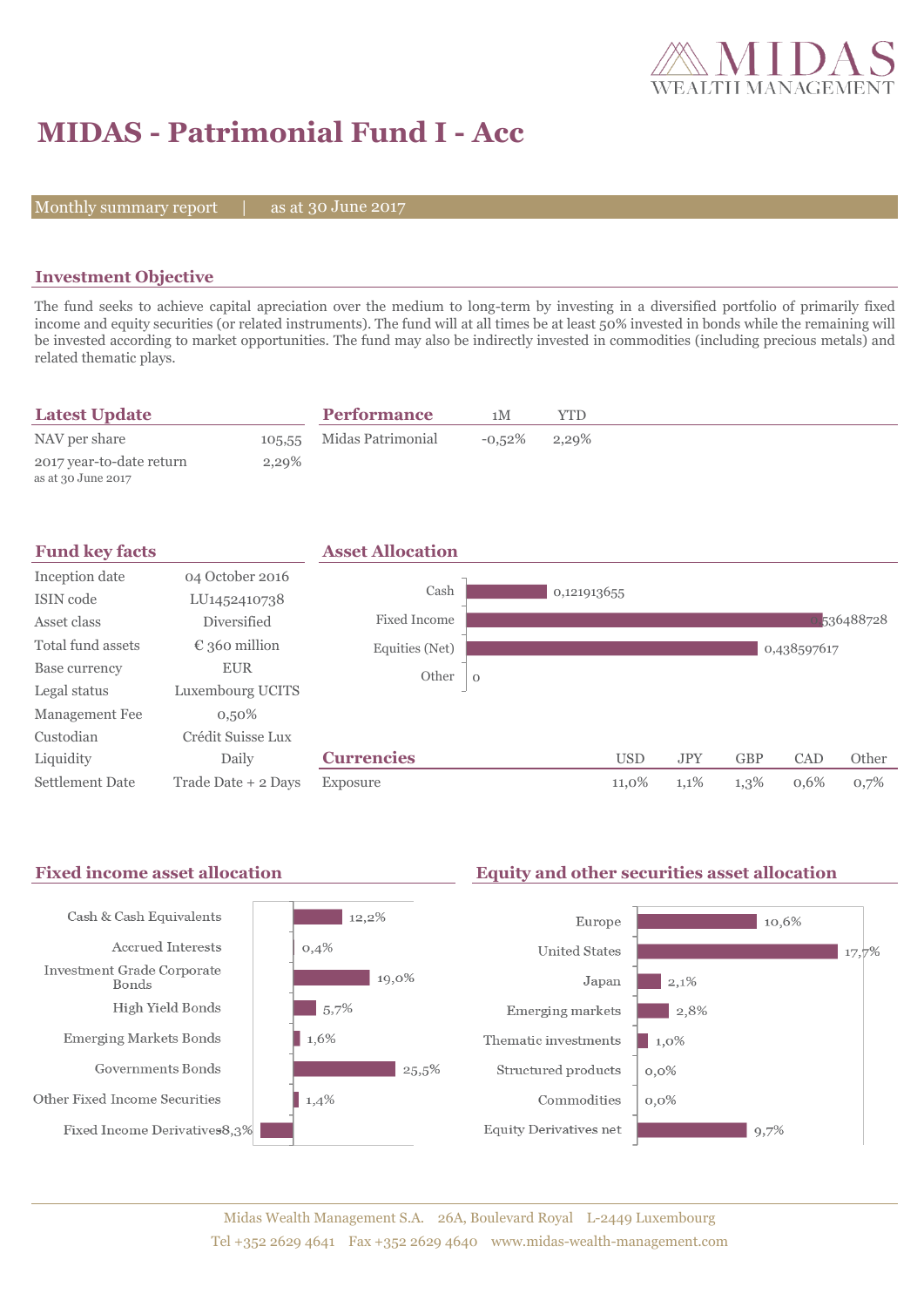

# **MIDAS - Patrimonial Fund I - Acc**

Monthly summary report | as at 30 June 2017

| Top 10 fixed income holdings           | <b>YTM</b> | Rating     | Weight  | <b>Fixed income rating breakdown</b> |
|----------------------------------------|------------|------------|---------|--------------------------------------|
| SPANISH GOV'T: SPGB 0 3/4 07/30/21     | $0.0\%$    | $BBB+$     | 6,3%    |                                      |
| DEUTSCHLAND REP : DBR o 08/15/26       | 0,4%       | AAA        | 5,4%    | 10,3%<br>AAA                         |
| BTPS: BTPS 0.35 11/01/21               | 0,6%       | <b>BBB</b> | 3,6%    | AA<br>5,9%                           |
| FRANCE O.A.T.: FRTR 0 1/2 05/25/25     | 0,4%       | AA         | 3,1%    | А<br>0,6%                            |
| BTPS: BTPS 0.05 10/15/19               | 0,1%       | <b>BBB</b> | $3,0\%$ | <b>BBB</b><br>48,4%                  |
| PORTUGUESE OT'S : PGB 4 3/4 06/14/19   | 0,1%       | <b>NR</b>  | $3,0\%$ | <b>BB</b><br>9,9%                    |
| BOLLORE SA: BOLFP 2 01/25/22           | 1,6%       | <b>NR</b>  | 1,7%    | B<br>6,8%                            |
| PRYSMIAN SPA: PRYIM 2 1/2 04/11/22     | 1,3%       | NR.        | $1,5\%$ | CCC<br>0,6%                          |
| CNP ASSURANCES : CNPFP 17/8 10/20/22   | $1,0\%$    | $BBB+$     | 1,4%    |                                      |
| ATF NETHERLANDS : ALATPF 1 1/2 07/15/: | 1,8%       | <b>BBB</b> | 1,4%    | <b>NR</b><br>17,6%                   |

| Top 10 equity holdings           | Sector                        | Weight | <b>Equity sector breakdown</b> |                 |
|----------------------------------|-------------------------------|--------|--------------------------------|-----------------|
| <b>BANK OF AMERICA CORP</b>      | Financials                    | 0,7%   | <b>Consumer Discretionary</b>  | $11,3\%$        |
| <b>ING GROEP NV-CVA</b>          | Financials                    | 0,7%   | Consumer Staples               | $9,1\%$         |
| <b>JPMORGAN CHASE &amp; CO</b>   | Financials                    | 0,7%   | Energy                         | 8,8%            |
| ALPHABET INC-CL A                | <b>Information Technology</b> | 0,6%   | Financials                     | 18,0%           |
| <b>ALTICE NV-A</b>               | <b>Consumer Discretionary</b> | 0,6%   | Health Care                    | 14,4%           |
| <b>CHECK POINT SOFTWARE TECH</b> | <b>Information Technology</b> | 0,6%   | Information Technology         | 17,5%           |
| <b>RAYTHEON COMPANY</b>          | Industrials                   | 0,6%   | Industrials                    | 10,2%           |
| <b>JOHNSON &amp; JOHNSON</b>     | Health Care                   | 0,6%   | Materials                      | 1,5,6%          |
| <b>PROCTER &amp; GAMBLE</b>      | <b>Consumer Staples</b>       | 0,6%   | Telecommunication<br>Utilities | 2,1%<br>$1,3\%$ |
| <b>PFIZER INC</b>                | <b>Health Care</b>            | 0,6%   | Real Estate                    | 1,8%            |

### **Top 5 funds and other holdings**

| Nordea Stable Emerging Markets Equity | 2,6%    |
|---------------------------------------|---------|
| Amundi ETF TOPIX                      | $2.1\%$ |
| MM Convertible Europe                 | $1.4\%$ |